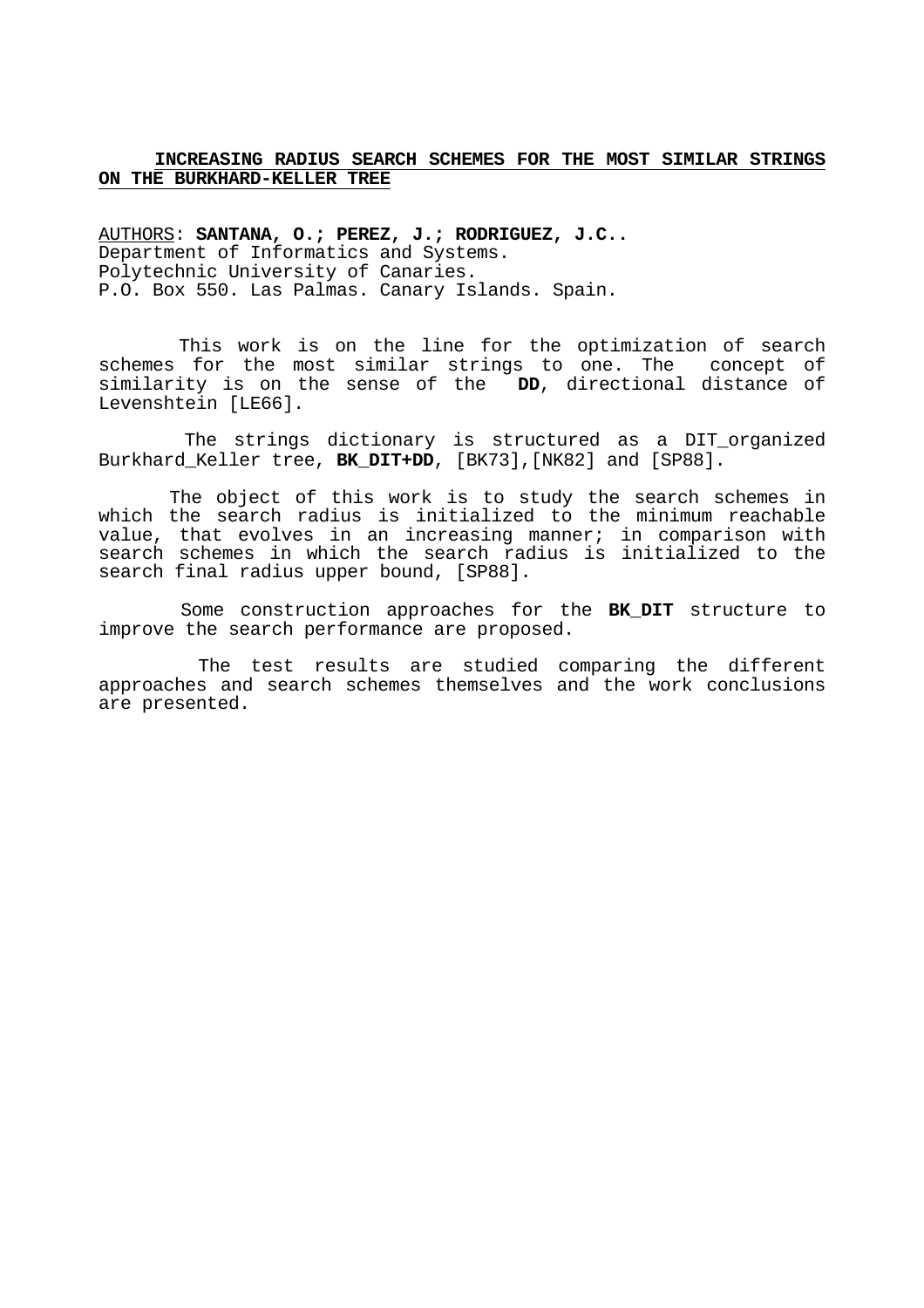### **INCREASING RADIUS SEARCH SCHEMES FOR THE MOST SIMILAR STRINGS ON THE BURKHARD-KELLER TREE**

AUTHORS: **SANTANA, O.; PEREZ, J.; RODRIGUEZ, J.C..** Department of Informatics and Systems. Polytechnic University of Canaries. P.O. Box 550. Las Palmas. Canary Islands. Spain.

#### **ABSTRACT:**

In this work search schemes are proposed for the most similar strings to a given one, on the sense of the Levenshtein directional distance, working on a Burkhard\_Keller structure, [BK73] and [NK82], organized by the<br>transposition\_invariant distance, [SD87], transposition invariant distance, using a increasing search radius as opposed to the decreasing search radius schemes, [SP88]. Some organization approaches are studied to find the best way to improve search performance. The test results are analyzed, comparing these approaches and the different search schemes.

### **0.- INTRODUCTION**

 This work is on the line for the optimization of search schemes for the most similar strings to one. The main contribution is the description and study of search schemes on which the search radius Th -in contrast with the classic description and study of search<br>schemes on which the search radius<br>—in contrast with the classic<br>decreasing evolution— take a line of increase modification.

 On the search schemes related with this work, the dictionary is organized as a Burkhard\_Keller tree, **BK**. On this tree the distance used for its construction is the transposition invariant distance, **DIT**, building a **BK\_DIT**. The dictionary strings will be stored in transposition\_invariant distance,<br>**DIT**, building a **BK\_DIT**. The<br>dictionary strings will be stored in<br>a tree, such that in every node —in **DIT**, building a **BK\_DIT**. The<br>dictionary strings will be stored in<br>a tree, such that in every node —in<br>principle at random— a string  $C^{\circ}$  is

chosen, and all the strings in the current subdictionary whose DIT with **C**° is **i** are linked at the branch **i**.

 According to the search radii evolution, the search schemes of this work may be classified as: Decreasing:

\* Severe: **D1** for short (two phases). \* Non severe: **DA** for short (two phases).

### Increasing:

\* Severe: **C1** for short (one phase). \* Non severe: **CA** for short (three phases).

 Section 1 presents the distances used in this work. Section 2 is concerned with decreasing radius search schemes. On section 3 a search scheme on which the search radius increases from zero to a final value is proposed. The goal is to accelerate the search radius final value convergence; on section 4 a binary approach is proposed. Section 5 introduces organization approaches to improve the performance of the search schemes. Finally, the test results and conclusions of this work are presented on the section 6.

1.- INVOLVED DISTANCES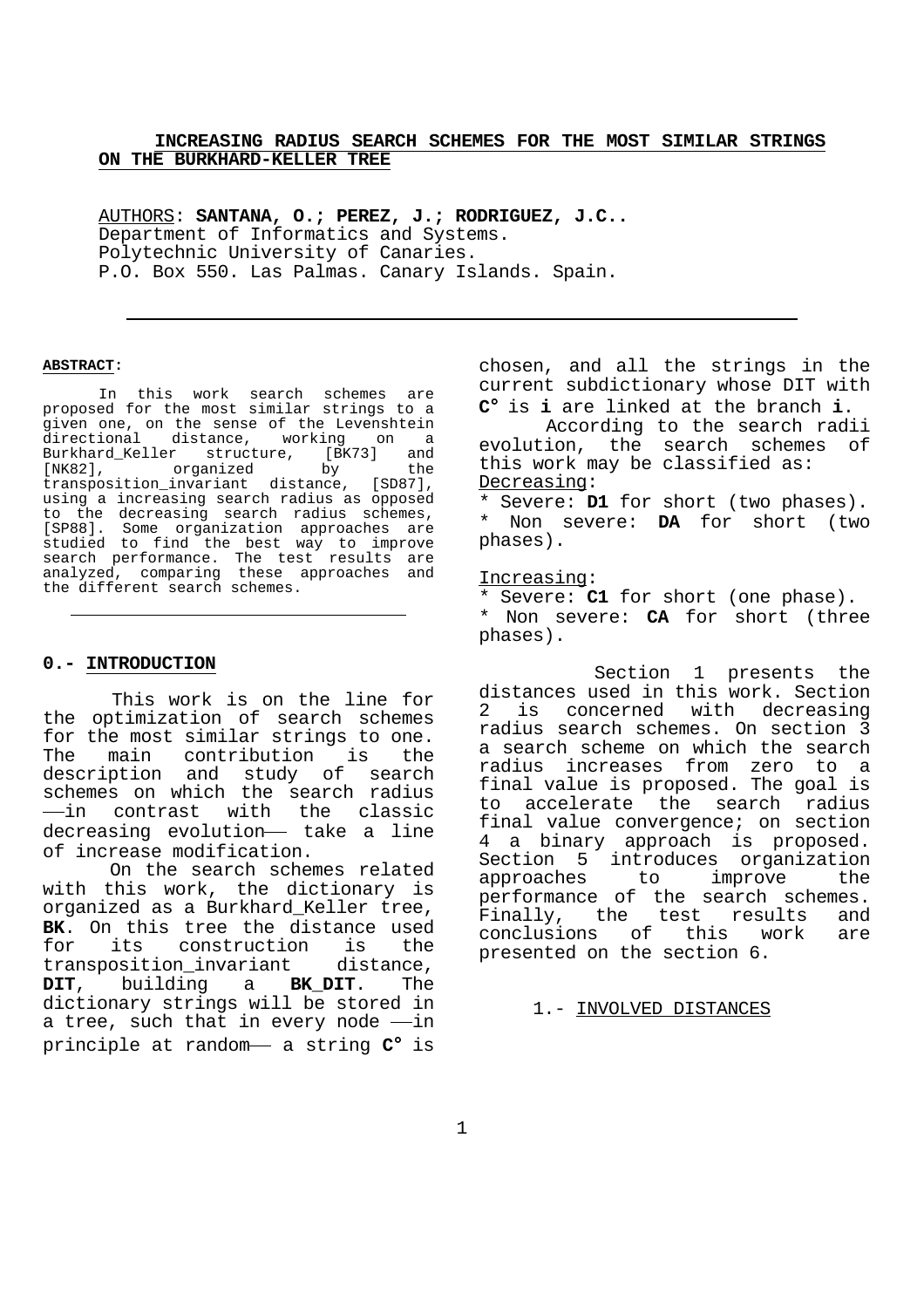Let **X** be a string from an alphabet **{**α**1,..,**α**m}** and **X<i>** the character in the position **i** of **X**; let X<i:j> be the character sequence from **X<i>** to **X<j>**, both included, so that if **i>j** then **X<i:j> =** µ, the null string.  $|X|$  is the length of **X**. An editing operation is a pair

**(**δ**,**Ω**)<>(**µ**,**µ**)**, where δ and Ω are strings with length less or equal than one, i. e., they are  $\mu$  or they are a single character. String **Y** results from the application of **(**δ**,**Ω**)** on **X** if **X=**σδτ and **Y=**σΩτ; that is written **X -> Y**. Wagner, [WF74], considers three

kinds of editing operations. **(**δ**,**Ω**)** is a substitution operation if δ**<>**µ, Ω**<>**µ y δ**<>**Ω; it is an extraction operation if Ω**=**µ; and an insertion operation if δ**=**µ.

Let **S** be a sequence  $S_1, S_2, \ldots, S_n$ of editing operations. A strings sequence  $X_0, X_1, \ldots, X_n$ , being  $X=X_0$ ,  $\mathbf{Y} = \mathbf{X}_n$  and  $\mathbf{X}_{j-1}$  ->  $\mathbf{X}_j$  through  $\mathbf{S}_j$  for every **j=1,...,n**, is a S\_derivation from **X** to **Y**.

 **S** converts **X** to **Y** if there is a S\_derivation from **X** to **Y**.

Let  $\Gamma$  be an arbitrary cost function that assigns a positive real value Γ**(**δ**,**Ω**)** to every editing operation **(**δ**,**Ω**)**. Γ can be extended to the sequence **S**:

 $\Gamma(S) = 0$  if n=0  **n**

 $\Gamma(S) = \sum_{i=1}^{n} \Gamma(S_i)$  if n≥1 ;  **j=1**

# 1.1.- DIRECTIONAL DISTANCE

 The minimum cost of the sequences transforming **X** to **Y** is named editing directional distance

from **X** to **Y**, **DD(X,Y)**. The algorithm describing its computation, [UK83], [UK85] and [LA87], has been shown by Santana, Pérez an others, [SP88]. It assumes, as same as in this work, the criterion that the cost of any editing operation is equal to one.

 1.2.- TRANSPOSITION-INVARIANT DISTANCE

$$
DIT(X,Y) = \frac{1}{2} \left[ \sum_{i=1}^{n} \sum_{j=1}^{n} \sum_{j=1}^{n} \sum_{j=1}^{n} \sum_{j=1}^{n} \sum_{j=1}^{n} \sum_{j=1}^{n} \sum_{j=1}^{n} \sum_{j=1}^{n} \sum_{j=1}^{n} \sum_{j=1}^{n} \sum_{j=1}^{n} \sum_{j=1}^{n} \sum_{j=1}^{n} \sum_{j=1}^{n} \sum_{j=1}^{n} \sum_{j=1}^{n} \sum_{j=1}^{n} \sum_{j=1}^{n} \sum_{j=1}^{n} \sum_{j=1}^{n} \sum_{j=1}^{n} \sum_{j=1}^{n} \sum_{j=1}^{n} \sum_{j=1}^{n} \sum_{j=1}^{n} \sum_{j=1}^{n} \sum_{j=1}^{n} \sum_{j=1}^{n} \sum_{j=1}^{n} \sum_{j=1}^{n} \sum_{j=1}^{n} \sum_{j=1}^{n} \sum_{j=1}^{n} \sum_{j=1}^{n} \sum_{j=1}^{n} \sum_{j=1}^{n} \sum_{j=1}^{n} \sum_{j=1}^{n} \sum_{j=1}^{n} \sum_{j=1}^{n} \sum_{j=1}^{n} \sum_{j=1}^{n} \sum_{j=1}^{n} \sum_{j=1}^{n} \sum_{j=1}^{n} \sum_{j=1}^{n} \sum_{j=1}^{n} \sum_{j=1}^{n} \sum_{j=1}^{n} \sum_{j=1}^{n} \sum_{j=1}^{n} \sum_{j=1}^{n} \sum_{j=1}^{n} \sum_{j=1}^{n} \sum_{j=1}^{n} \sum_{j=1}^{n} \sum_{j=1}^{n} \sum_{j=1}^{n} \sum_{j=1}^{n} \sum_{j=1}^{n} \sum_{j=1}^{n} \sum_{j=1}^{n} \sum_{j=1}^{n} \sum_{j=1}^{n} \sum_{j=1}^{n} \sum_{j=1}^{n} \sum_{j=1}^{n} \sum_{j=1}^{n} \sum_{j=1}^{n} \sum_{j=1}^{n} \sum_{j=1}^{n} \sum_{j=1}^{n} \sum_{j=1}^{n} \sum_{
$$

 Where **X** and **Y** are strings, **X**α**i** and **Y**α**i** are, respectively, the appearance frequencies of the character α**i** in **X** and **Y**.

 It has been proved, [SD87], that:  $DT(X,Y) \leq DD(X,Y)$ .

## **2.- DECREASING SCHEMES**

 The search procedure for the **BK\_DIT+DD** scheme [SP88] is as follows. For every visited node, the branch **i**  $-i.e.,$  the **DIT** from **CB** (search string) to the string in follows. For every visited node, the<br>branch **i** —i.e., the **DIT** from **CB**<br>(search string) to the string in<br>this node— is explored, then every branch **j** on increasing separations to **i** until a distance equal to **DDM** is explored; as in the classic joint cutoff criterion for the most similar key search on the **BK** tree. The **DDM** value begins on a upper bound of the minimum **DDM** from **CB** to the dictionary strings, **DDM**°. So, **DIT** is useful as an adaptable filter to reduce **DD** computations. **CMS(DDM)** is the set of dictionary strings whose **DD**s to **CB** are equal to **DDM**.

2.1.- **D1** SCHEME: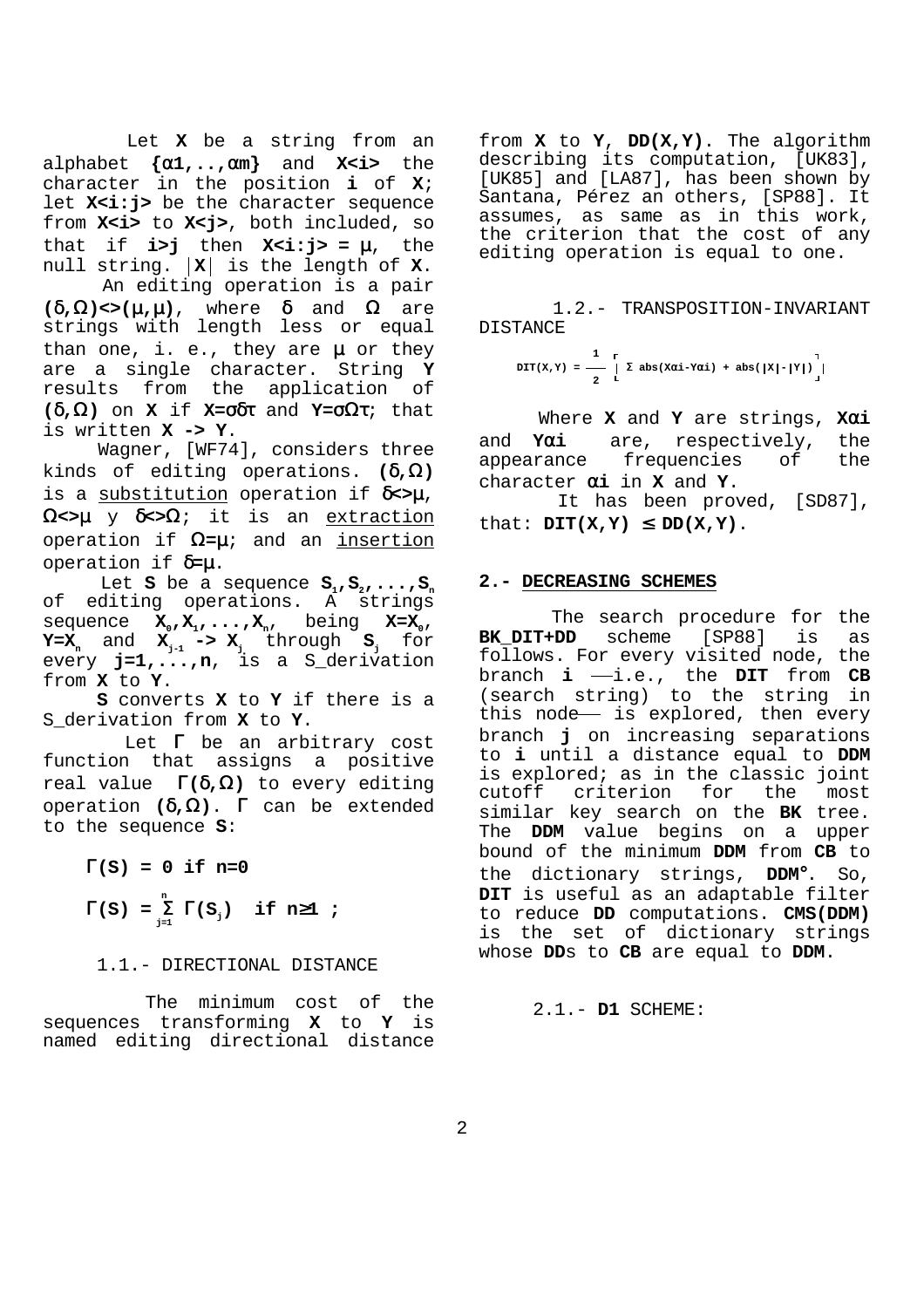This scheme has two phases, [SP88]. The purpose of the first phase is to find out the minimum **DD** from the search string to any dictionary string. The same procedure of **BK\_DIT+DD** search is used, modified so that when a **DD** less or equal than the current radius **DDM** is found, the search goes on with a radius **DDM=DD-1**. The second phase is the **BK\_DIT+DD** search using the minimum **DDM** resulting from the first phase.

| FB(BK DIT+DD)1<br>$DDM^{\circ}$<br>-->-орм->- <del>-</del> | BK DIT+DD<br>$\mathbb{L}$ $\mathbb{L}$ $\mathbb{L}$ $\mathbb{L}$ $\rightarrow$ $\mathbb{L}$ $\mathbb{L}$ $\rightarrow$ $\mathbb{L}$ $\mathbb{L}$ $\rightarrow$ $\mathbb{L}$ $\mathbb{L}$ $\rightarrow$ $\mathbb{L}$ $\mathbb{L}$ $\rightarrow$ $\mathbb{L}$ $\mathbb{L}$ $\rightarrow$ $\mathbb{L}$ $\mathbb{L}$ $\rightarrow$ $\mathbb{L}$ $\mathbb{L}$ $\rightarrow$ $\mathbb{L}$ $\mathbb{L}$ |
|------------------------------------------------------------|--------------------------------------------------------------------------------------------------------------------------------------------------------------------------------------------------------------------------------------------------------------------------------------------------------------------------------------------------------------------------------------------------|
| scheme<br>ות                                               |                                                                                                                                                                                                                                                                                                                                                                                                  |

### 2.2.- **DA** SCHEME:

 This search scheme results from a modification of **D1**'s first phase. Instead of trying to find an answer for **DD-1**, the search is performed for the average value between the current minimum **DD** and the upper value that has no answer. The aim is to reach faster the final minimum search radius, [SP88].



## **3.- SEVERE INCREASING SEARCH SCHEME, C1**

 On this search scheme the structure is covered beginning from the root node and a search radius **DDM=0**. While there is no answer the

radius, **DDM**, is increased by one and the search begins again from the root node, using the **DIT** and **DD** already computed. In the end the answer will be the most similar strings set and their **DD** distance to **CB** is **DDM**.



 This search scheme obtains the **DIT** filter optimum performance on the sense that the number of computed **DD**s is the minimum, using **DIT** as the only filter. This circumstance is reached for the decreasing schemes during their second phases, but having an additional cost at the first phases in order to find out the minimum **DDM**.

## **4.- NON SEVERE INCREASING SEARCH SCHEME, CA**

 This scheme is divided in three phases. On the first one, the structure is covered with a search radius, **DDL**, so that beginning from 0 and increasing by one, until a string gets a **DIT** to the search string less or equal than **DDL**. The **DD** computed at this point is used to initialize the upper bound of **DDM** for the second phase. The second and third phases are equal to the **DA** scheme.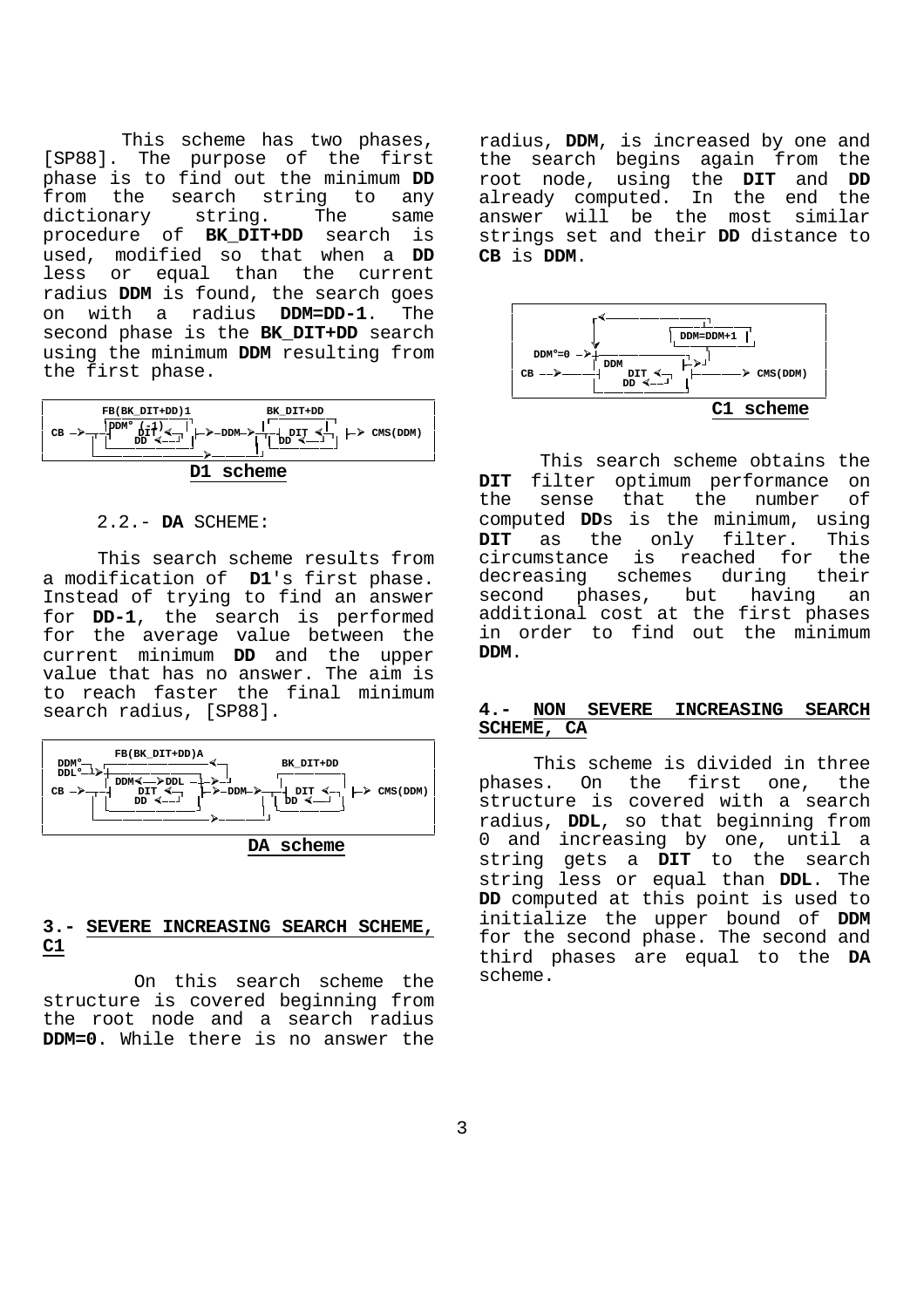

**CA scheme**

### **5.- BK-DIT TREE STRUCTURAL ORGANIZA-TION APPROACHES**

 The severe increasing search scheme only computes the **DD**s from the search string to all the dictionary strings whose **DIT**s are less or equal than **DDM** (the final search radius). Therefore the computed **DD**s are independent from the dictionary distribution through the **BK** tree and so, on this search scheme, from the viewpoint of the distance computations, the unique available optimization of the organization is to decrease the number of computed **DIT**s.

 An upper bound to the number of nodes covered on the severe increase search scheme is (being **h** the height of the **BK** tree): **(2\*DDM + 1)\*\*h**

 If **h** decreases then this upper bound decreases, too. An effective way to decrease **h** is to increase the string distribution dispersion at the **DIT**\_branches of every node.

## 5.1.- LONGEST NODE APPROACH:

 At every node this approach computes, for every string in the node subfile, the maximum **DIT**, **R**, and the minimum **DIT**, **F**, to the other strings in this subfile. Then the string whose difference between

their **R** and **F** is maximum is chosen. This technique will be called the **Max(R-F)** approach. It is hoped that this tactic will yield a smaller average height due to a wider **DIT**\_branches distribution in every node.

 5.2.- MAXIMUM DISPERSION APPROACH:

 The aim of this approach is to choose, at every node, the string that provides the maximum **DIT**\_branch distribution dispersion. So the string whose sum of the squares of the number of strings linked to every **DIT**\_branches is minimum is chosen. This approach will be called **MS** approach. It is hoped that this approach gets less average height and greater number of leaf nodes than the **Max(R-F)** approach.

### **6.- TEST RESULTS AND CONCLUSIONS**

 A dictionary with 2089 strings was used for testing. Tests were made for different distorted strings groups generated by a distorter process from the correct dictionary. For every group the obtained distortion rate is shown.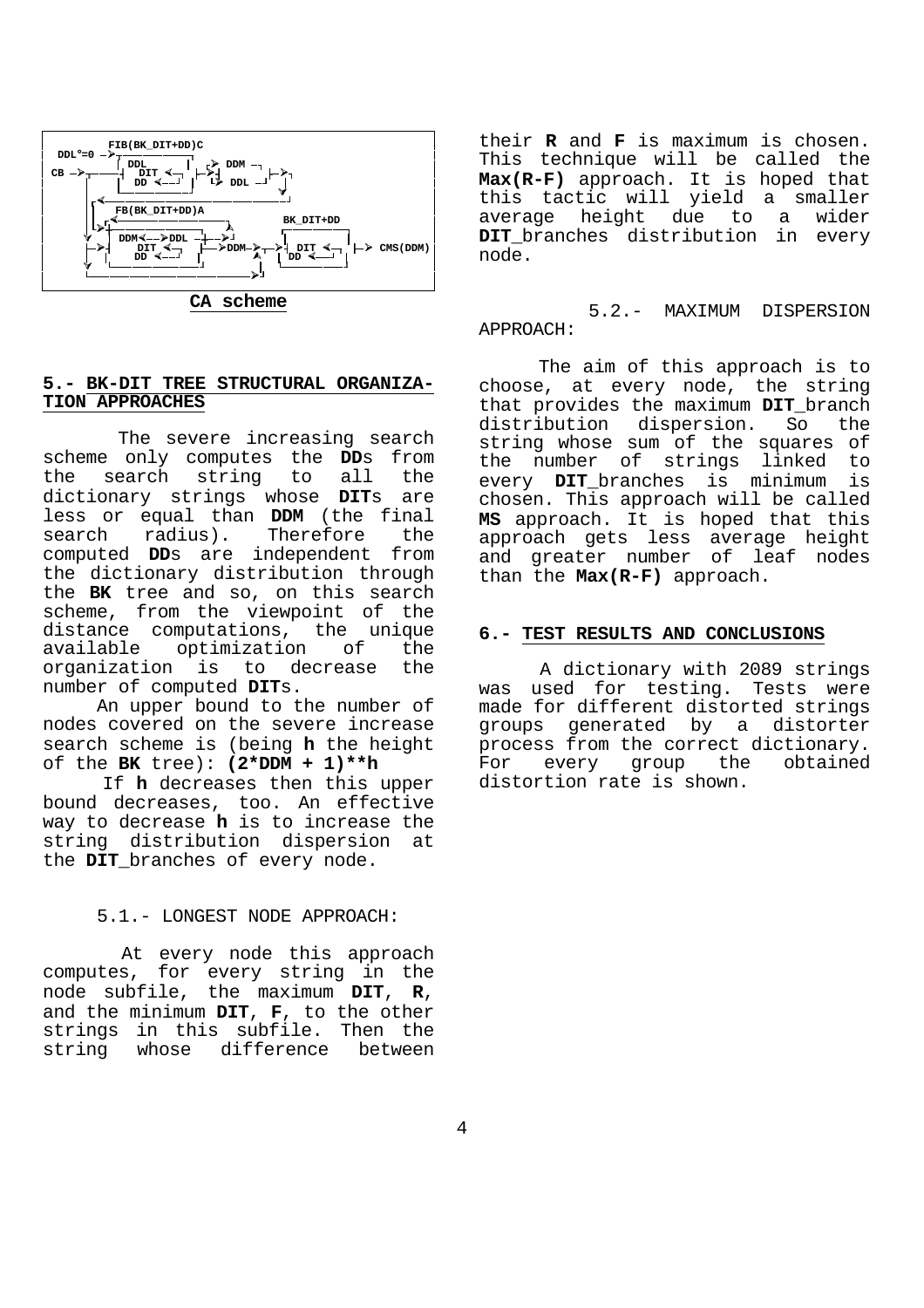

 For low distortions the performance of the **DA** scheme, figure 1, is notably worse than on **CA** scheme, but this worsening decreases with the increase in distortion. This behaviour can be followed, figure 2, from the bringing near of



the **DD** equivalent cost between **CA** and **DA**. For distortions greater than 40%, figure 1, an inversion of this relative behaviour between the **CA**

and **DA** schemes can be seen. This can be justified, figure 3, due to the change produced in the percentage of revisited nodes for both schemes. Since attending to the **DD** equivalent cost, figure 2, this singularity did not happen.



 The use of the minimum square The use of the minimum square<br>(**MS**) approach — maximum string (MS) approach - maximum string<br>dispersion at the **DIT** branches-for constructing a **BK** tree improves the performance of the search schemes seen above, but the relative<br>behaviour keeps without change, behaviour keeps without change, figure 4. The said inversion takes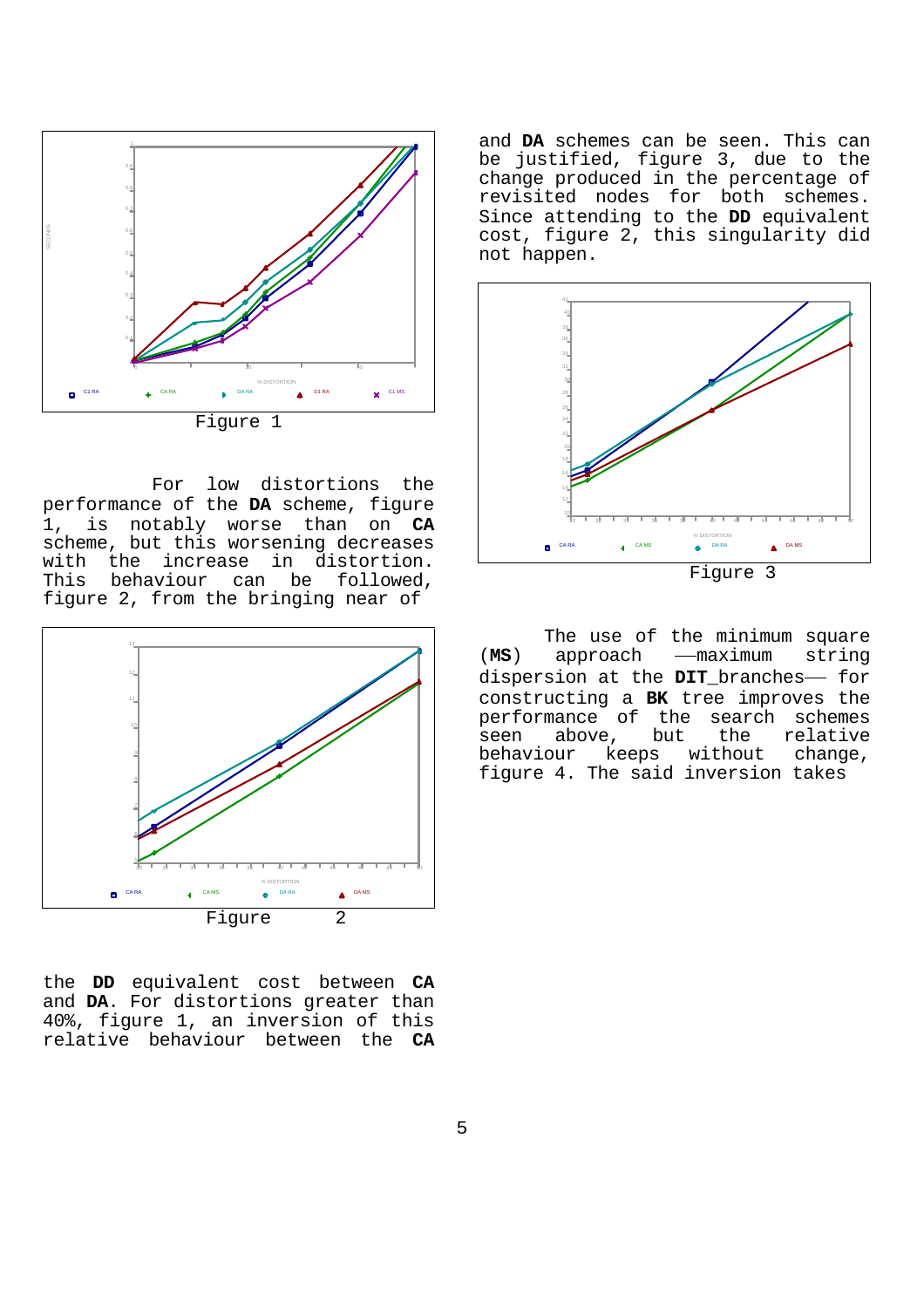



place, due to the same reasons, but shifted towards higher distortions, because the **DD** equivalent cost of the **DA** scheme is not so close to **CA**'s cost as on the random (**RA**) construction, figure 2, and the inversion for the revisited nodes takes place at higher distortions, figure 3.

 The **C1** search scheme gets a performance notably better than **D1**, figure 1. The number of computed **DD**s on **C1** is the minimum that **DIT** does not reject, figure 5. When applying

these schemes to the **MS** construction of **BK** the number of computed **DD**s for the **C1** scheme is equal to that in the **RA** construction; while for the **D1** scheme, the number of computed **DD**s increases. The number of computed **DIT**s decreases for both search schemes, **D1** and **C1**, when applying this structural organization approach **-MS**- being always less for the **C1** scheme than<br>for the **D1**, figure 6. The for the **D1**, figure 6. The improvement of **DIT**s computations, that **MS** approach brings, increases when the distortion increases. The difference between the **C1** search scheme and the **D1** scheme for computed **DD**s, figure 5, decreases when the distortion increases. The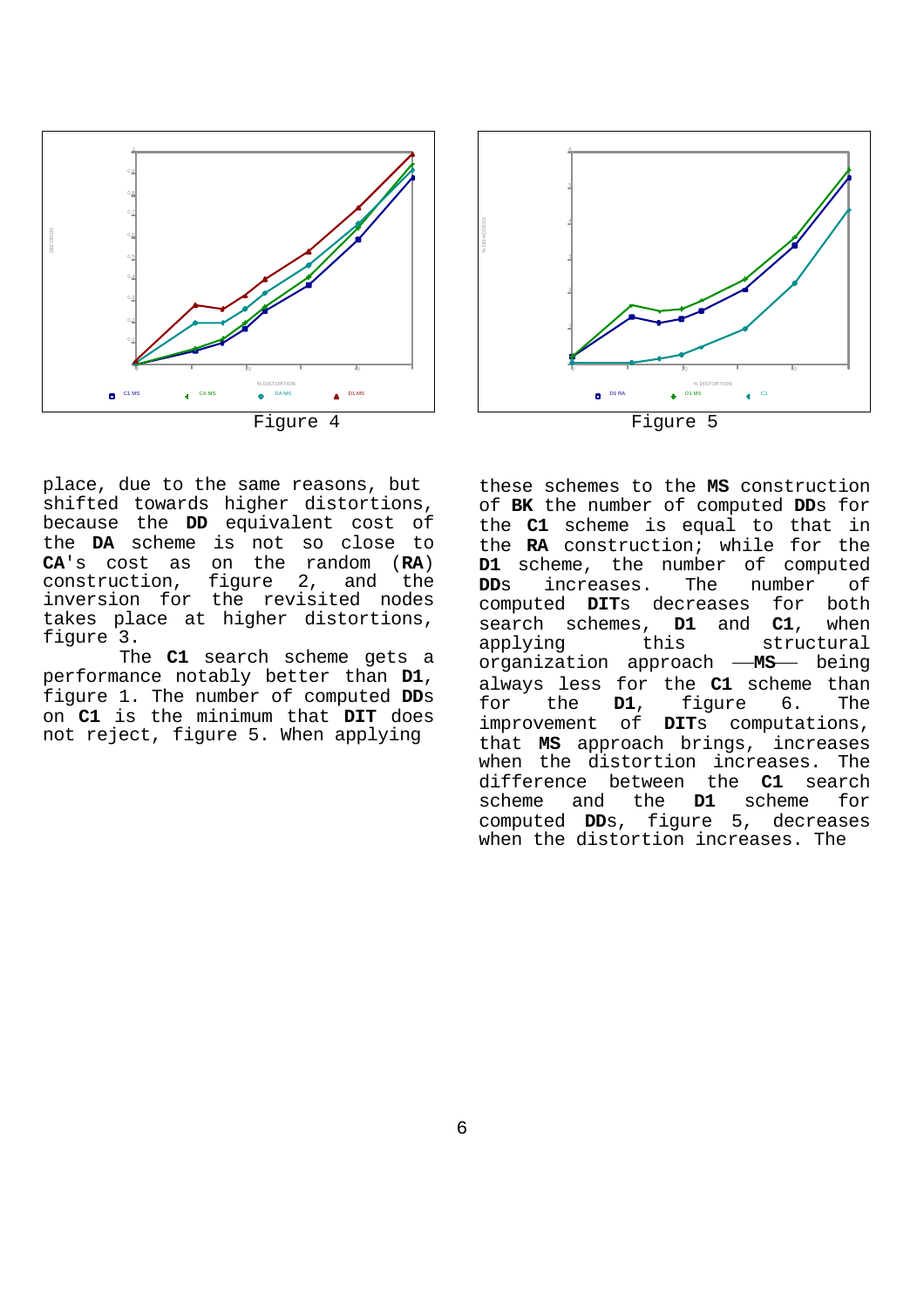**DIT** behaviour is similar to **DD**'s, figure 6.



 For all the schemes tested in this work, the performance<br>improvement that was obtained improvement that was applying the proposed construction approaches, looses efficiency when the distortion increases.



 On figure 7, the search radius evolution on the **MS** approach shows a higher slope than on the **RA** approach. This may suggest a search performance increase, as for every **DDM** value on the **MS** construction covers a smaller subdictionary than on the **RA** construction. But this improvement is dampened, figure 8,



Figure 8

due to the **DDM** decrease delay with regard to the number of computed **DD**s on the **MS** construction scheme in comparison with the **RA** scheme; what brings an increase of computed **DD**s on this process. This increase is the result of that the **DIT** values which must be computed during the coverage of the structure in the<br>search process- are generally, the result of that the **DIT** values<br>—which must be computed during the<br>coverage of the structure in the<br>search process— are generally, figure 9, smaller on the search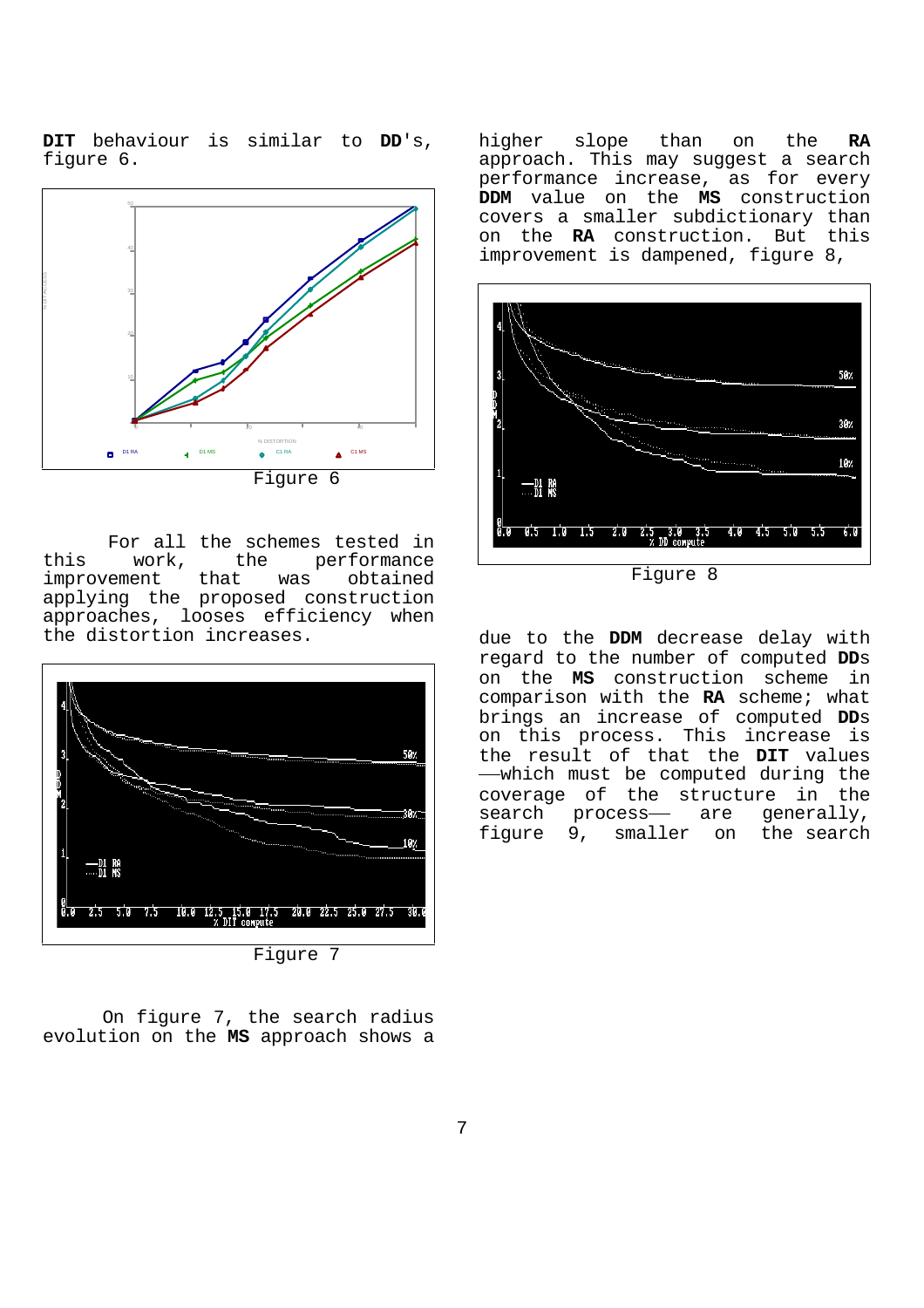



process on the **MS** construction than on the **RA** construction. This causes<br>an increase in the number of an increase DD candidate strings because there is a greater easiness to pass the **DIT/DD** adaptive filter and thereby a greater number of useless **DD** computations, that do not produce a decrease in **DDM**.<br>The search processes are

influenced by factors that, being outside the structural organization, might affect the distribution of the **DIT** values between every search string and the dictionary strings. However, this factors have not an<br>important influence since the influence since the smaller values obtained on the search processes for the **MS** approach in relation with those obtained for the **RA** approach, figure 9, are influenced by the fact that on the **MS** approach the **DIT**\_branch distribution is perceptibly shifted<br>towards smaller distances in towards smaller distances in comparison with the **RA** organization, figure 10.

 On search schemes in which **DD** must be computed for strings whose **DIT** is greater than the minimum reachable **DD** value, i.e. in which the interaction **DIT/DD** is adaptive, the use of the maximum **DIT**\_dispersion approach, in comparison with the random approach, yields a smaller number of computed **DIT**s, but increases the number of computed **DD**s, and this provokes an increase, but not enough, in the general performance. It is interesting to research other approaches that attempt to reduce both numbers of computed distances, not only one. But on the search scheme **C1** the construction approach oriented to a best **DIT** organization gives the best performance.

#### **REFERENCES:**

- **[BK73]** BURKHARD, W.A.; KELLER, R.M.: "Some Approaches to Best-Match File Searching". Comm. ACM., 16, 4, (1973).
- **[LA87]** LANDAU, G. M.: "String matching in erroneous input". Thesis submitted for degree Ph Doctor Tel-Aviv University. Technical Report 57, (1987).
- **[LE66]** LEVENSHTEIN, V.I.: "Binary codes capable of correcting, insertions and reversals". Soviet Phys.Dokl., 10, 707-710, (1966).